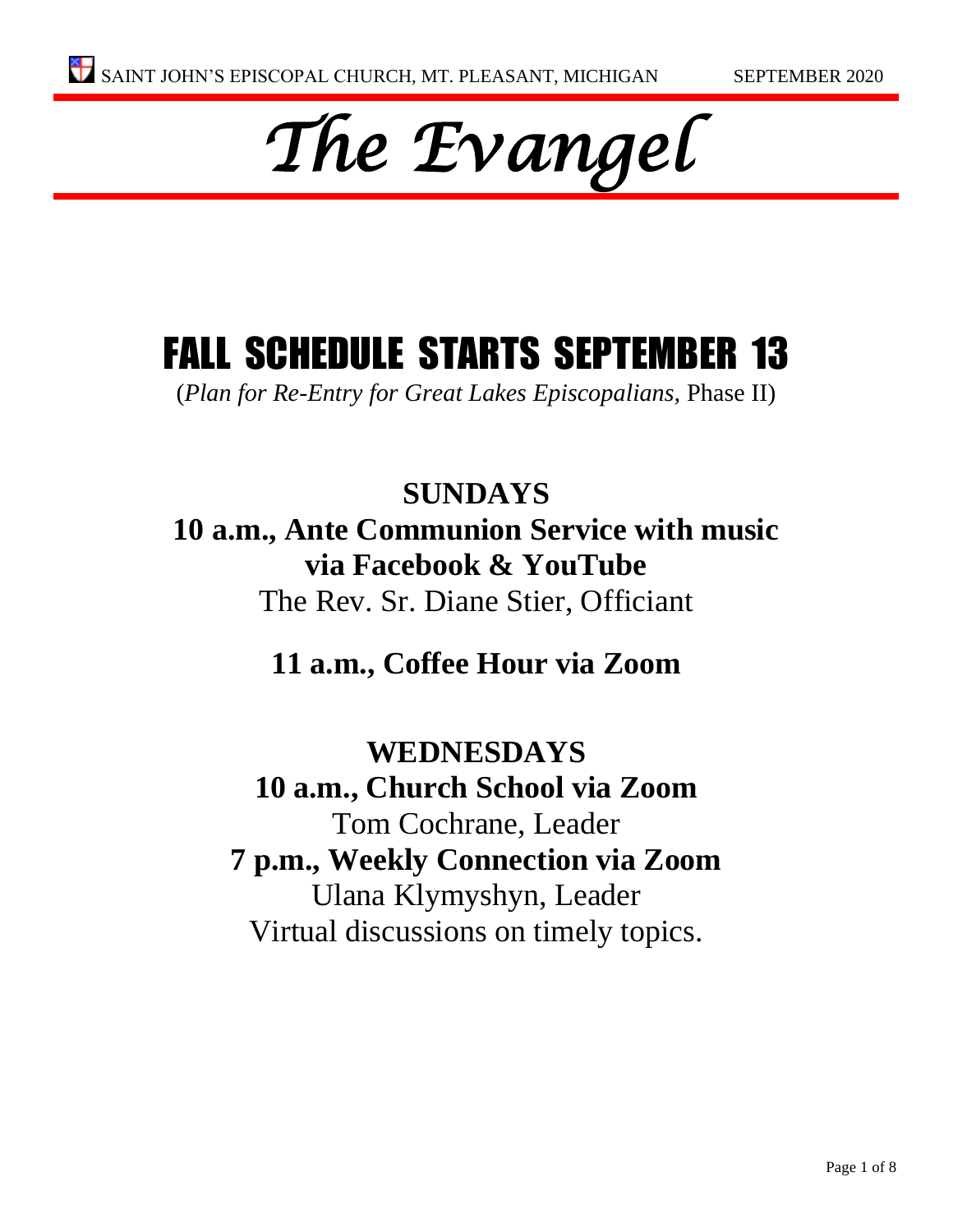

**Remember Our Homebound Members** Stop by to visit or drop a card to our parish members who are homebound.

**Alma Dickerson** 461 E. Wing Rd., Mt. Pleasant 772-2516.

### **St. John's Prayer Group**

If you wish to add or remove names from the Prayer List, please call: Rev, Sr. Diane Stier, 989-807-0215,



Sandy Wood, 773-9326, Martha Rarick, 773-7510, the church office or email. Thank lyou, Pamela Dingman, padingman@hotmail.com.

T

## **Home Communion**

Just a reminder: you should let the parish office know if you are ill and wish to receive communion or a visit from either the clergy or a Lay Eucharistic Minister.



| David Shirley         | З  |
|-----------------------|----|
| Matthew Blackburn     | 4  |
| Emma Dingman          | 4  |
| Clancy DeLong         | 5  |
| Dawn (Dingman) Hall   | 17 |
| Meg (Shirley) Bennett | 19 |
| Nel (Shirley) Boose   | 19 |
| Laura Cochrane        | 10 |
| <b>Sharon Bolton</b>  | 20 |
| Elizabeth Brockman    | 20 |
| Carol Lauffer         | 26 |
| Frank Benn            | 29 |
|                       |    |

# **TAPPY ANNI**

| Charles & Doris Sherwood  | 6  |
|---------------------------|----|
| Randi & Lynne L'Hommedieu | 11 |
| Don & Janice Schurr       | 18 |
| Tom & Mary Ellen Cochrane | 28 |

## **Visit the Farmer's Market!**

Thursdays from 7:30 a.m. to 2:00 p.m. at Island Park. The Saturday Market at the Town Center runs from 9:00

a.m. to 2:00 p.m. The fresh produce is wonderful!

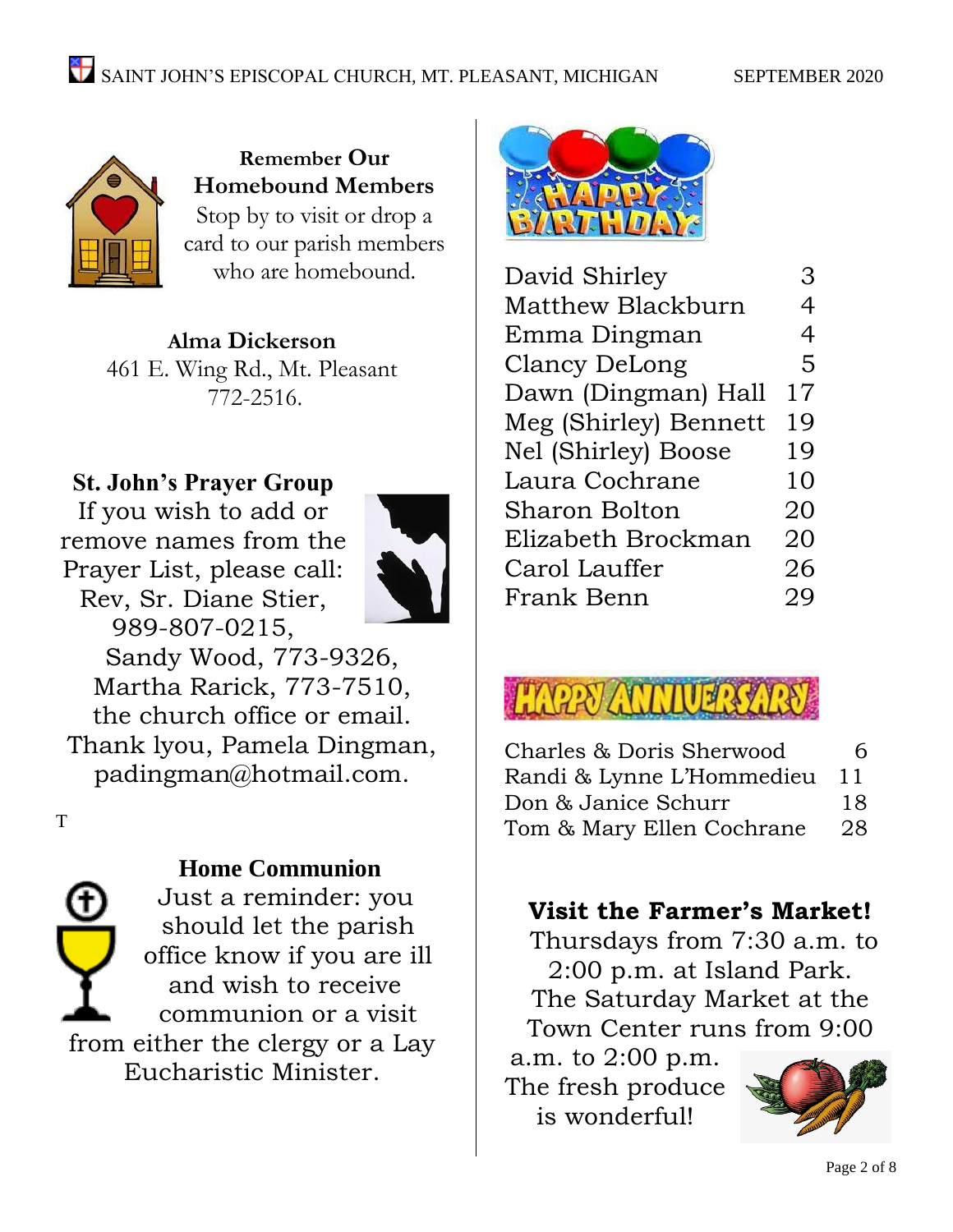### **Minutes for Vestry Meeting August 9, 2020, 11:30 a.m. via Zoom**

Present: Adam Baker, David Shirley, Tom Cochrane, Eric Vinceguerra, Nancy Kinney, D.J. Proctor, Ella Regan, Marcia David, Ulana Klymyshyn Guest: Rev. Sr. Diane Stier

Sr. Diane opened with prayers for the Vestry meeting and the Search Committee.

Marcia moved approval of minutes from the Vestry meeting on July 12. Nancy seconded. Vestry approved.

Sr. Diane completed her Pastoral Report. The diocesan Pre-Convention meeting is September 17 at 7 p.m. via Zoom. Marcia thanked Sr. Diane for all of her efforts giving pastoral care during the pandemic. Sr. Diane left the meeting after her Pastoral Report.

Tom requested Vestry change the name of "Sunday School" on Wednesday mornings to "Church School" to avoid confusion. David so moved. Nancy seconded. Vestry approved.

Adam and Ulana completed the Search Committee update. The Search Committee has scheduled services for two candidates. There will be a Vestry meet-and-greet afterward. The Vestry requested clarification on whether the meet-and-greet would be done via Zoom or in person. Many Vestry members requested that it be done in person. The Search Committee will discuss and provide clarification.

Nancy completed her Building and Grounds Report. There was work done on the doors in the Lantern and repairs were made. She also expressed concern regarding church security. She thought installing security cameras might be a good idea for Vestry to explore in September. This is in response to concerns of vandalism and homeless people trespassing because of the lack of people in the church recently.

Ulana completed her report on the Good News Garden and the Wednesday night Weekly Connection meetings.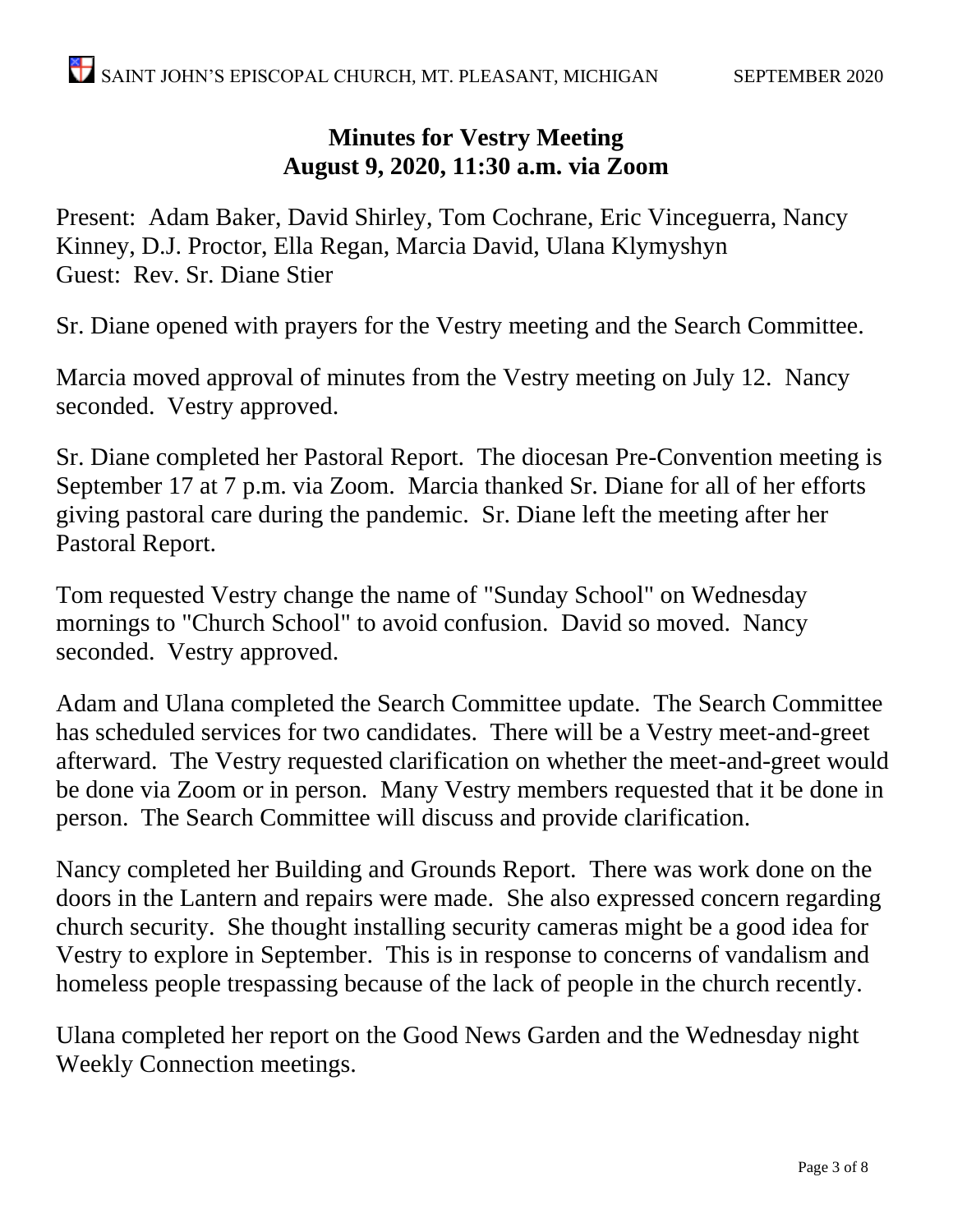David reported that he will ask Pat Thurston to post an online ad for the old Aeolian piano in the church hallway. He also reported that we are a little over 5% down on our pledges.

Nancy commented on how beautiful the garden service for Sally Goodrow was last Wednesday. She reported some people in attendance thought that having more garden services would be a good idea. Vestry expressed agreement.

The next Vestry meeting is Sunday, September 13, at 11:30 a.m. via Zoom.

Nancy moved Vestry adjourn. Marcia seconded. Vestry adjourned.

Respectfully submitted,

Adam Baker, Clerk

### **During this period when St. John's is closed, your financial support gifts may be sent in the following ways:**

- 1 Mail to the church office. 206 W. Maple Street Mt. Pleasant, MI 48858
- 2. Drop off through the mail slot at the church office door.
- 3. Pay by credit card. Call Clancy DeLong at (989) 400-6546 to provide card information.

### **NO CONTACT METHOD OF GIVING**

The Western Michigan Diocese has contracted with an online giving platform to assist parishes during this crisis. This is a safe, paperless way of giving through direct debit or credit card. To take advantage of this program, please click on the following link <http://givingtools.com/give/1276/2180> Clancy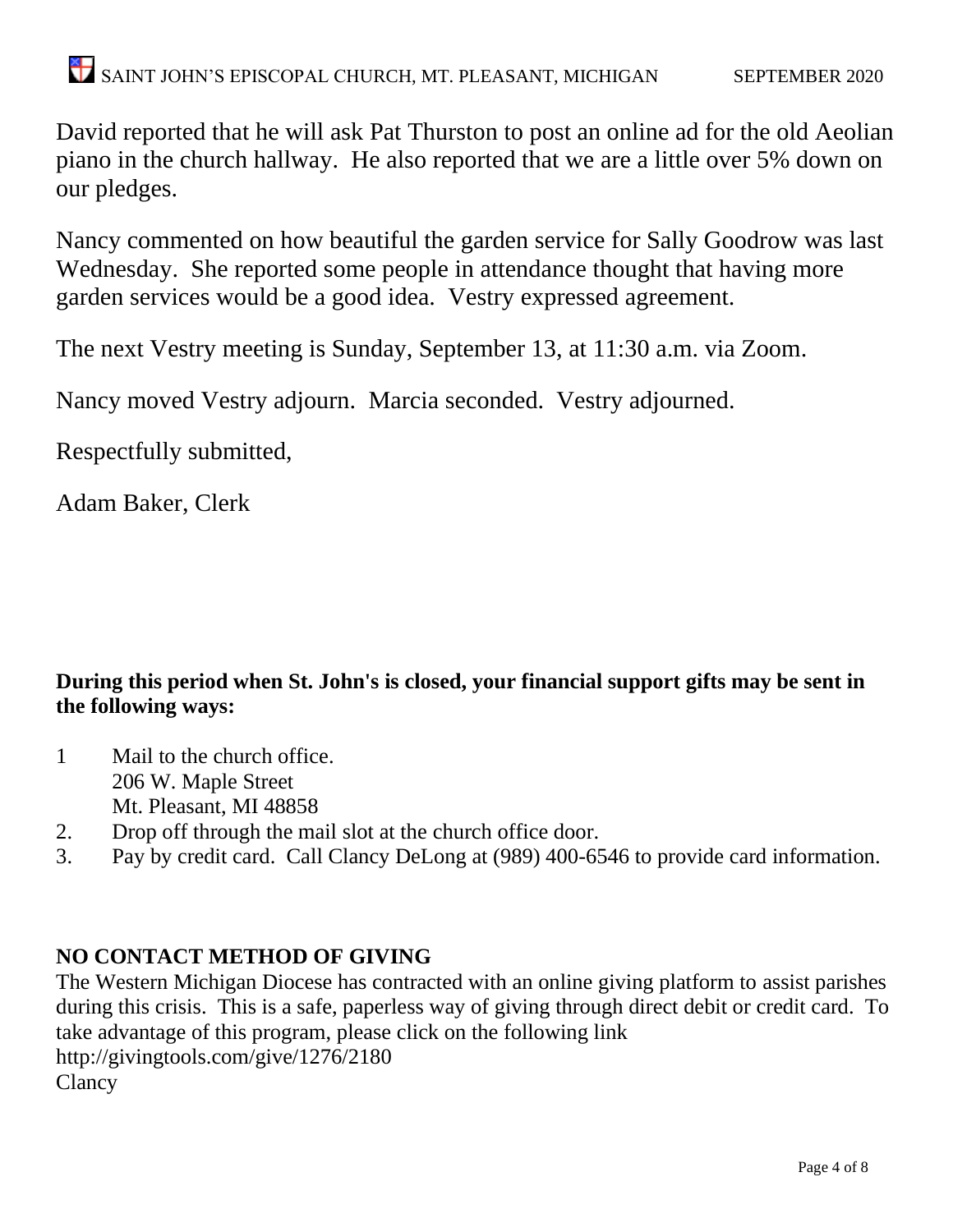#### **July 2020 Financial Report**

Below is a summary of operating fund activity through the end of July (58.33%).

| Operating fund receipts over (under) expenditures \$ (7,592.11) |  |
|-----------------------------------------------------------------|--|

St. John's has applied for grant under the Michigan Small Business Restart Grant Program in the amount on \$15,000. It's to assist with income loss (building rent, rummage sale, etc.) and additional expenses caused by COVID-19 (cameras, shields, sanitation expenses, etc.)

Please confirm that your pledge is up to date.

#### **Cash balances on July 31, 2020 are as follows:**

| Capital Campaign funds balance on July 1, 2020\$ 18,024.22  |  |
|-------------------------------------------------------------|--|
| Capital Campaign funds balance on July 31, 2020\$ 17,808.53 |  |

#### **Capital Fund Activity For July:**

|--|--|--|--|--|

#### **BUILDING PROJECT**

 Total Capitalized Expenses...............................\$ 442,345.71 Non-Capitalized Expenses (Bank Fees/Interest) ...28,624.55

 **Subtotal...........................................\$ 470,970.26**

| <b>Anticipated Expenses:</b> |  |
|------------------------------|--|
|                              |  |
|                              |  |

#### **TOTAL PROJECT COST......................\$ 475,910.92**

#### **Outstanding mortgage balance as of July 31, 2020.....................\$ 88,437.44**

Clancy DeLong Parish Treasurer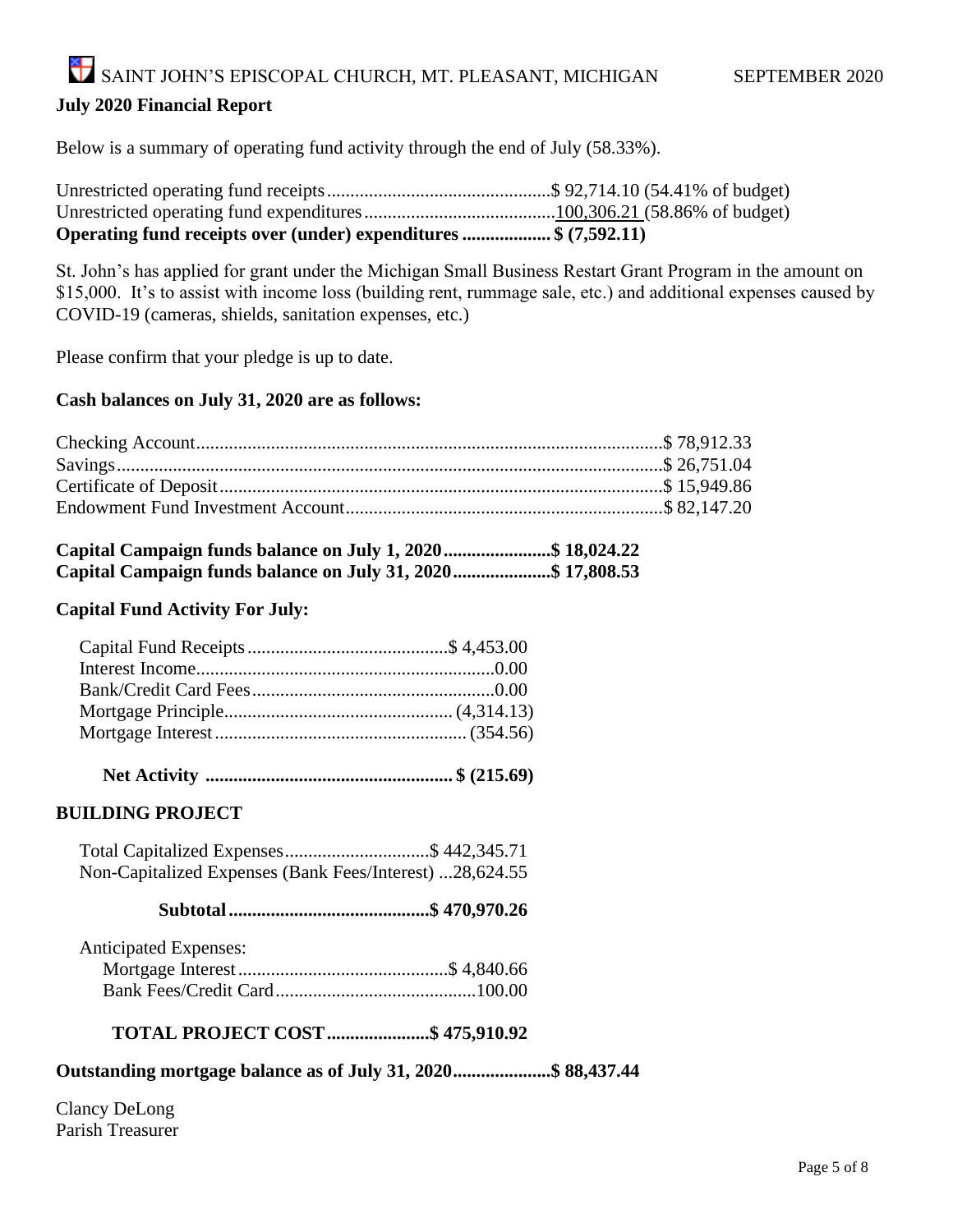### **ANGLICAN WORTHIES**

#### 360. Dodgson, Charles Lutwidge ("Lewis Carroll", 1832-1898) **Mathematician**

If you go chasing rabbits, and you know you're going to fall, Tell 'em a hooka-smoking caterpillar has given you the call: Go ask Alice, when she's ten feet tall.

These lines from the Jefferson Airplane's psychedelic album of 1965, that channel one of the most beloved children's books in English, *Alice's Adventures in Wonderland* (1865) is a suitable introduction to one of the strangest and most versatile clergymen of the Victorian period. My account will hardly do justice to a deacon of the church who, besides immortalizing little Alice Liddell, was also an accomplished professor and mathematician, photographer, theologian, and author of his time. (He also invented new rules for lawn tennis.) However the details of Dodgson's life may strike you, you cannot deny that he was a universal genius.

This odd figures, the son of a clergyman, was born in a secluded parish in Cheshire. Before he was put to school, "He invented strange diversions for himself," Morton Cohen says, and made pets of all sorts of animals and composed a family newspaper and establishing an ambitious family theatre. He struggled with a stammer all his life. Most of all, he showed a precocious aptitude foe mathematics, once asking his father to explain what logarithms were. When he turned twelve, his parents sent him to Richmond School, probably with some relief; his curiosity must have made him a pest. Then he was sent to Thomas \*Arnold's Rugby, by now the most distinguished preparatory school in England. He should have flourished here, but he did not.

He matriculated to Christ Church, Oxford in 1851, where his father had distinguished himself academically. A few days after he arrived at college, his other died, to whom he was deeply attached. Cohen says, "It is thought by some to have inhibited his emotional growth." This the reader may judge for himself. Nevertheless Dodgson, not surprisingly, took a first in mathematics and a second in classic (Latin and Greek).

Before his studies were finished, Dodgson had attracted the attention of the noted Tractarian (Oxford Movement), Edward \*Pusey, who nominated Dodgson for a fellowship. (Christ Church Fellows committed themselves to a life of celibacy.) Dodgson was ordained deacon, but never sought employment in holy orders; rather, he became a lecturer at the college in mathematics. There were mixed reviews of his teaching, as there usually are about all academics. Some thought him "extremely dull" (it is truly impossible to imagine Dodgson "dull"); others quite the opposite. Another said her professor "compelled me to that independence of thought I had never before tried to achieve." Moreover, "He gave me a sense of my own personal dignity. He was so. . . scrupulous not to embarrass or offend, that he made me feel that I counted." High praise!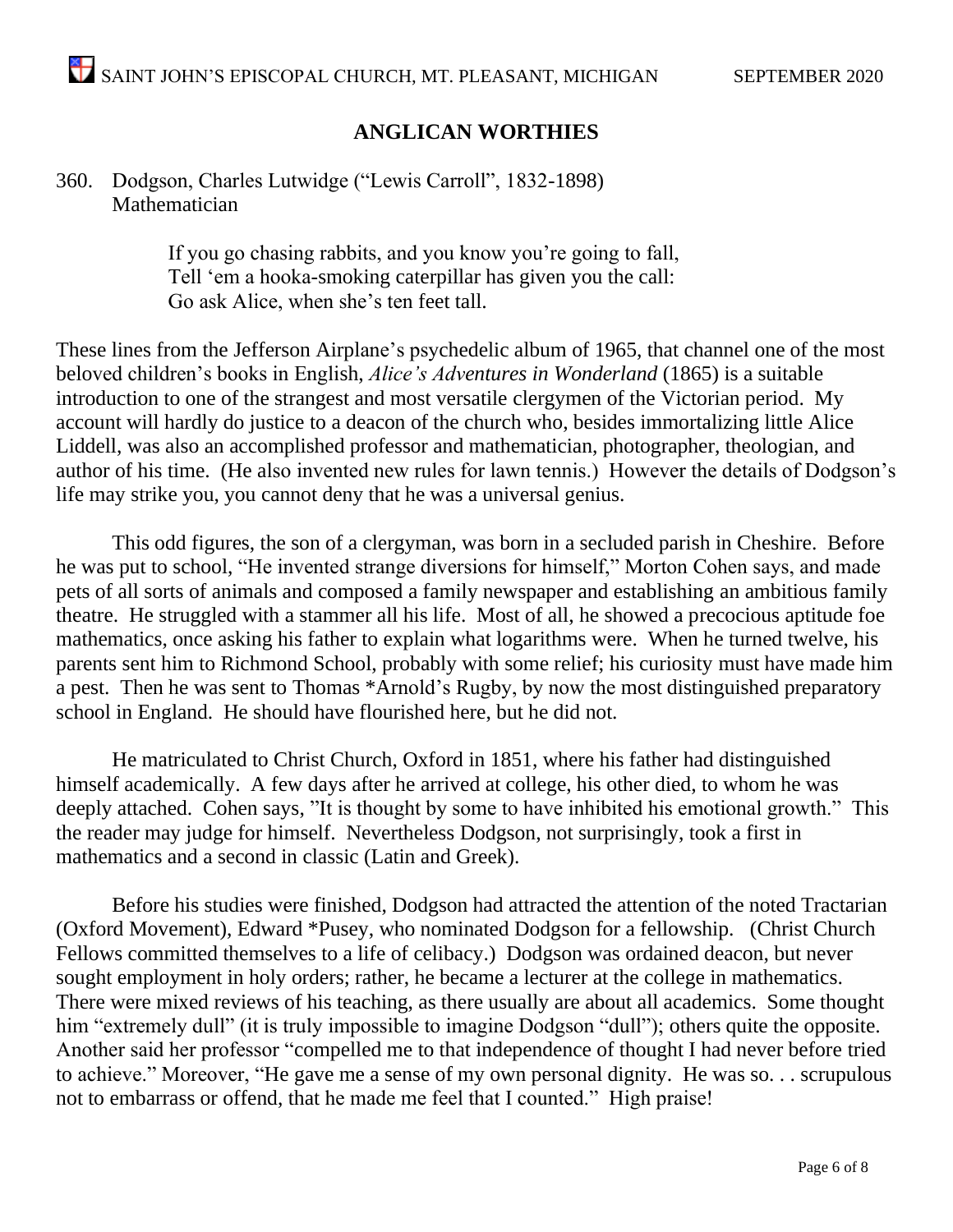Dodgson was an expert in analytical geometry, particularly the *Elements* of the 4<sup>th</sup> century Greek mathematician, Euclid. "Euclid dominated his profession work," Cohen writes, "He sought to clarify difficulties and to make Euclid more accessible to modern minds." In other ways Dodgson sought to make Euclid famous, including a four-act comedy and further publications, including "whimsical" texts characterized by Dodgson's wit. There are still published commentaries on his work more than a century after his death. A genius in mathematics, he was obsessed with puzzles and word-plays for the mind. And he was publishing poetry.

Dodgson throughout his life wrote almost 99,000 letters, usually in purple ink. "Occasionally works of art; addressed to young friends, they were fanciful creations, self-contained microcosms of wonderlands. In them he created puzzles, puns, and pranks; he teased, feigned, fantasized." Cohen again. Some of them were acrostics, letters written from back to front—or simply upside down. He once said, "I'm beginning to think that the proper definition of 'Man' is 'an animal that writes letters.'" Two volumes of his letters were edited by Cohen in 1979. This can hardly be complete.

Dodgson is famous in English history for mathematics, photography, and children's literature. To us in this county he is celebrated only for the latter. But in this regard his famous books are related to his other achievement. When he was elected to a fellowship at Christ Church, Henry George Liddell was elected dean of the college. Dodgson had purchased a new camera, with which he liked to photograph people, especially young girls. He was quite good at this, and many families brought their children to sit. Besides taking their pictures, Cohen says, "He doted on them, took them on outings, bought them gifts, fed them, clothed them, carried them off on railway outings," etc. He not only took their likeness in many poses and costumes (sometimes without clothes), but hugged and kissed them—"all this," Cohen says, "with their parents' approval in that unsuspicious pre-Freudian heyday of Victorian innocence." Dodgson particularly enjoyed Dean Liddell's daughters, especially the middle child, Alice.

Dodgson often took the girls boating, and as he rowed, they would ask him to tell stories, stories he made up, probably without much difficulty, stories about white rabbits, grinning cats like capricious Buddhas sitting in trees, a hooka-smoking caterpillar, a hatter made mad by the chemicals used in cleaning hats, a walrus and a carpenter, and a cranky king and queen, who are no more than a deck of cards. Alice must have demanded that she be the little wise girl who had to experience all these preposterous circumstances, after she accidently fell down a rabbit's hole. This was the origin of *Alice's Adventures in Wonderland* (1865), one of the most imaginative works in the world for children.

Not every child has this read at bedtime. Not me. my father read us Nathaniel Hawthorne's tales of mythology for children and the works of A.A, Milne (Winnie-the-Pooh). I have since read *Alice's Adventures in Wonderland* and its equally popular sequel, *Through the Looking Glass* (1872), and I find them disjointed and silly, full of poems, puzzles, conundrums, and lengthy passages of ridiculous and nonsensical conversation. I cannot see why they became so popular, but then I am no longer a child. (To be continued.) --hlf